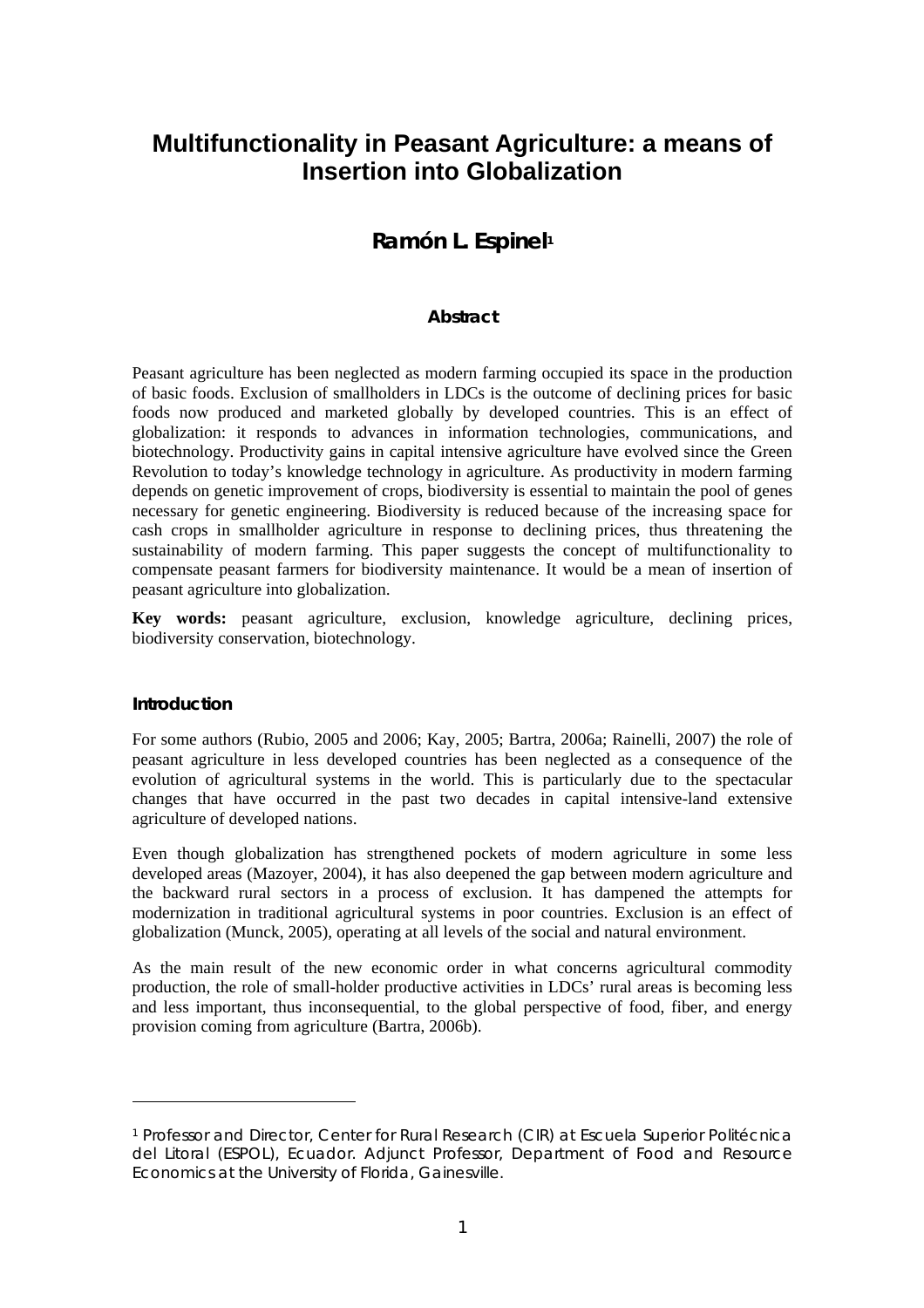Because of the diminished importance of peasant farming to the global society, peoples in the rural environment around the world are experiencing a continuous deterioration in their living conditions. As the income gap widens between rural and urban, poverty increases and the effects on the rural society become more apparent.

According to the *World Development Report* (World Bank, 2007), rural poverty has increased for large areas of the world in the period 1993-2002. The number of people living under the poverty line of \$ 2 is still over 2.2 billion and those living under \$1are .8 billion. Except for the case of China (reflected in the aggregate of East Asia and the Pacific), absolute poverty in the rural areas has increased in the rest of the world. The period covered by the report coincides with the intensification of the globalization process affecting agriculture (Ward and Skrede Gleditsch, 2004).

This paper aims to explain the reasons for the diminution of the role of peasant agriculture in less developed countries, and to point out the resulting consequences for the agricultural systems of the world. It also explores possibilities to open effective contributions of smallholder farming to the sustainability of agriculture, both at the modern farm sector and at the level of traditional farms.

### **The role of small-holder farming prior to the 1980s.**

With the inauguration of the Cold War by the late 1940s, an important aspect of national security for the Western hemisphere was to reach food sufficiency and safety, thus food security policies were in the priority of national objectives. Developed nations specialized in the production of energy and protein and fibre appropriate to template latitudes, while tropical agricultural output and natural resources were complementary and required stabilization in less developed areas of the world (Ferrer, 2000; Wallerstein, 2005).

The agricultural model transformed peasants into farmers in European and North American agriculture (Weitz, 1973), while the Latin American, Asian and African peasants could not overcome traditional methods in farming (Schultz, 1964). Thus agriculture could be sharply differentiated between developed and underdeveloped nations.

In spite of differentiation, both types of agriculture had as a common aim to enable food security, that of the north through capital intensive techniques contrary to southern patterns relying more on land-labor intensive methods. When attempts of development by means of industrialization were intended particularly in Latin America, the objective of food security was modified to include low price availability of food as part of the agricultural policy package, to face large urbanization processes that accompanied the pro manufacturing effort. To keep the industrial cost of labor low thus allowing better provision of scarce capital, cheap food and agricultural prices had to be kept in check (Espinel, 1991).

Land reform and a set of market incentives were made available to peasant agriculture in most developing countries and a modernization model was followed throughout the 1960s and the 1970s (Schultz, 1978; Ibister, 2001). These efforts were supported by developed nations: the Alliance for Progress and the Peace Corps in the Kennedy era are good examples of the interest prevailing on peasant agriculture in the tropics.

Thus the role assigned to small-holder agriculture by farmers in capital intensive- and peasants in traditional- agriculture was clear. Food security was a priority, coupled with cheap food and fibre to favor urban capital accumulation. In less developed countries peasantry constituted an important actor in economic performance and agricultural policy through these early decades of modernization of the farm sector was in high interest to governments, in both developed and underdeveloped nations.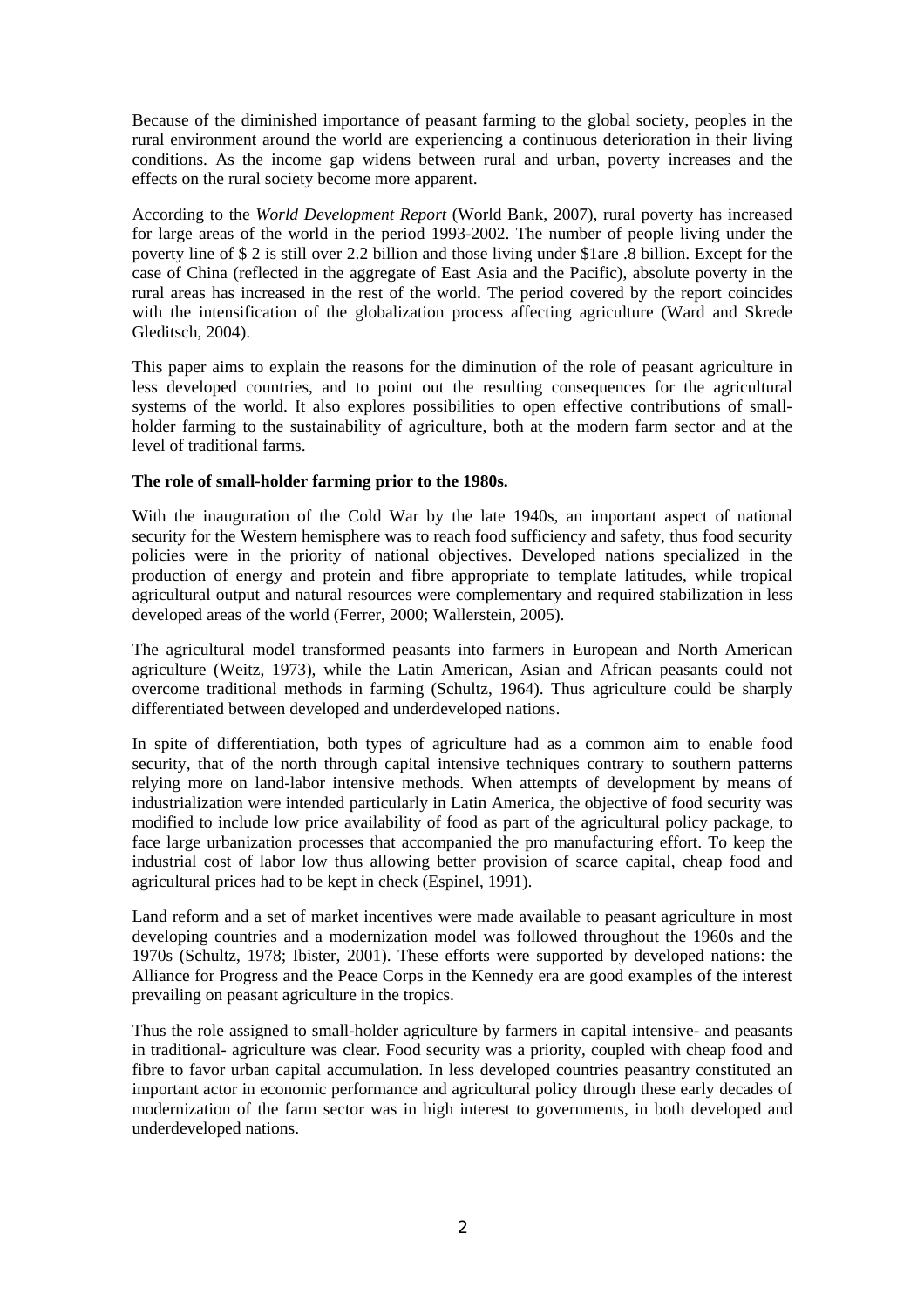But at the beginning of the 1980s a turn in the globalization process of the world affected the prevailing dual model of modern-backward agriculture in which peasants in the tropics had played a substantial role.

#### **Globalization: the effect on modern agriculture**

Perhaps the most striking effect of the globalization process in the last third of the  $20<sup>th</sup>$  Century is the revolution that took place with information technologies (IT). Probably the change in the way society has created and reshaped the means by which modern production has developed obeys mostly to the introduction of computers in the design, analysis and control of the productive processes. It is clear to most analysts that nations in the world are moving from the industrial society to the information society (Castells, 2001).

Solbrig (2001) states that agriculture and the rural environment have been affected significantly by the changes that are taking place. These changes have impacted the production process, the economy of farming, and the rural social structure.

According to this author, the process of production in the rural sector has been affected by the evolution of technologies available to agriculture. Starting from the Green Revolution, input technologies were predominant. The breakthroughs brought by the development of improved seeds at experimental stations, particularly on grain cultivars, readily opened the road to high impact input agriculture as the newly developed hybrids were responsive to large doses of fertilizer and refined pest control and irrigation methods (Eicher and Staatz, 1998).

As the Green Revolution technologies brought undesirable effects on the environment (Carson, 1962), the massive use of manufactured inputs was rapidly adjusted to lessen environmental damages and a process technology was enforced in agricultural production, including integrated pest management and irrigation efficiency, such as drip irrigation methods.

Finally, in the last portion of the  $20<sup>th</sup>$  Century process technology was largely modified by the application of information technology to agricultural scientific advances. As a result, at present we observe what has been denominated as knowledge technology in agriculture. The use of satellites and computers to manage agricultural data and apply them to crop cultivation has developed precision agriculture. But the most striking advances have occurred in biotechnology. Sequencing the genome of plants and animals has transformed the way in which we look at agriculture today (Enriquez, 2001a).

In capital intensive-land extensive agriculture, because of the combination of precision methods and improvements through genetic manipulation, of which genetic engineering is most important, crop production in developed nations -and selected areas of developing countrieshas been transformed. Because of the homogenization of production techniques enabled by the application of digital technology to agronomical and biological principles, agriculture can now be managed in ways more similar to manufacture, applying serial processes and specialized division of labor (what is known as "fordism" and "taylorism", respectively; see Harvey, 2004, ch. 8). The main effect of this reshaping of agricultural production is the diminished role of differential rents of land in the formation of prices, thus accelerating the declining trend of food and fibre prices as well as increasing the mass production of agricultural output (Espinel, 2006). Moreover, the assimilation of agriculture to industry is originating the decommoditification of agricultural produce.

Impressive jumps in productivity have maintained food production increases above world population growth (Clay, 2004).Today's modern agriculture has less concern with respect to food security as the emphasis is put on new market reach and marketable product developments. This strategy priors product homogeneity in nutrient content and presentation which allows massive production and distribution as it penetrates at all levels of consumers and breaks most geographical barriers (Ruben et al., 2007; Roep and Wiskerke, 2007).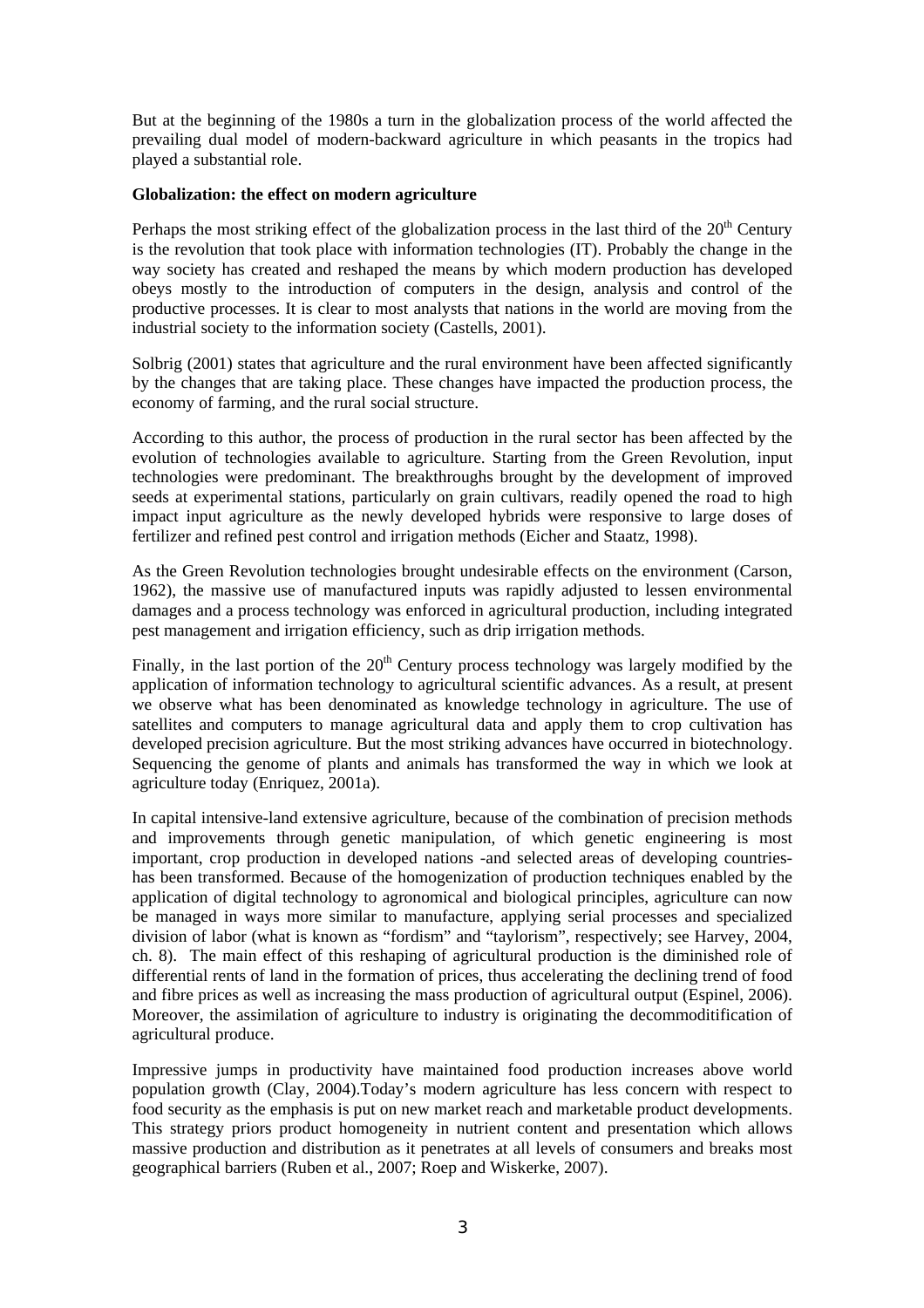The development of communication technologies, coupled to post-harvest improved techniques, and new methods in the food processing industry, together with the use of information technologies that have greatly refined spatial economics, allows the emphasis on distributional aspects indicated before (Fujita, Krugman and Venables, 1999). Today, production of coffee at South East Asia, marketed by multinational corporations, rules the international price for coffee beans in the world despite of quality matters that have distinguished Colombian or Brazilian production.

Similar outcomes can be observed with agricultural production being transferred from their original sites to very different environments as a result of technology developments. Perhaps the impact of potato production at northern latitudes far away from its Andean origins, in an international food chain such as McDonald's exemplifies the change in geographical implications that once differentiated consumption on the basis of agricultural location (Espinel, 2006).

This has been possible because of the advances in agricultural science, from soil and nutrient management to pest controls and genetic improvements. Parallel to these results, agriculture at the small holder, peasant level, in LDCs finds more and more difficult to compete with modern capital intensive agriculture. As the increase in productivity of modern farming is accentuating the trend to declining prices of basic food items, stagnant traditional farming cannot develop to meet techniques compatible with such low prices.

Prior to the changes indicated above that have occurred in modern farming, agriculture was regarded as one sector of the economy where returns to scale for the most important processes were constant. The high-payoff input technologies of the Green Revolution gained popularity among development economists mostly because they were replicable regardless to scale, thus they were suitable for application to small-holder farming (Stevens and Jabara, 1988). Constant returns to scale of the Green Revolution techniques were also true for capital intensive agriculture in developed countries. But this type of agriculture was quick to understand that capital intensive choice of techniques were best when combined with extensive land farming and monoculture, thus techniques were rapidly developed to gain returns on scale. Soon predominant Green Revolution technology was adapted to these results and moved away of reach to LDCs's traditional agriculture.

The model of monoculture cultivation gained predominance for most important crops in agriculture of developed countries. Development of manufactured inputs for massive application and the means to use them in land extensive cultivation were developed in parallel. These accentuated the differences between capital intensive-land extensive modern agriculture and labor intensive-land intensive backward agriculture in LDCs.

When, by the 1980s, biotechnology and IT exploded into agriculture, the modern agriculture of developed countries was ready to absorb the new paradigm results. The transformation of plant breeding techniques to tissue culture and genetic engineering rapidly took advantage of land extensive monoculture, where it was far more effective. The productivity gains reached by these practices were tremendous, and agriculture quickly moved into the so called knowledge technologies.

Modern, rich countries' agriculture readily passed from self sufficiency to large surplus production. This change took place aided by agricultural policy that emphasized large amounts of agricultural subsidies through long periods of time. Gradually surplus harvests displaced small scale agricultural production at LDCs, first on Green Revolution crops as wheat and maize (Espinel, 2006), and then into most of other food and fiber crops (Rubio, 2006; VanHuylenbroeck and Espinel, 2007).

Resulting from the upgrading from input technology into knowledge technology in agriculture, coupled with advances in the agrifood industry and sophisticated distribution methods, modern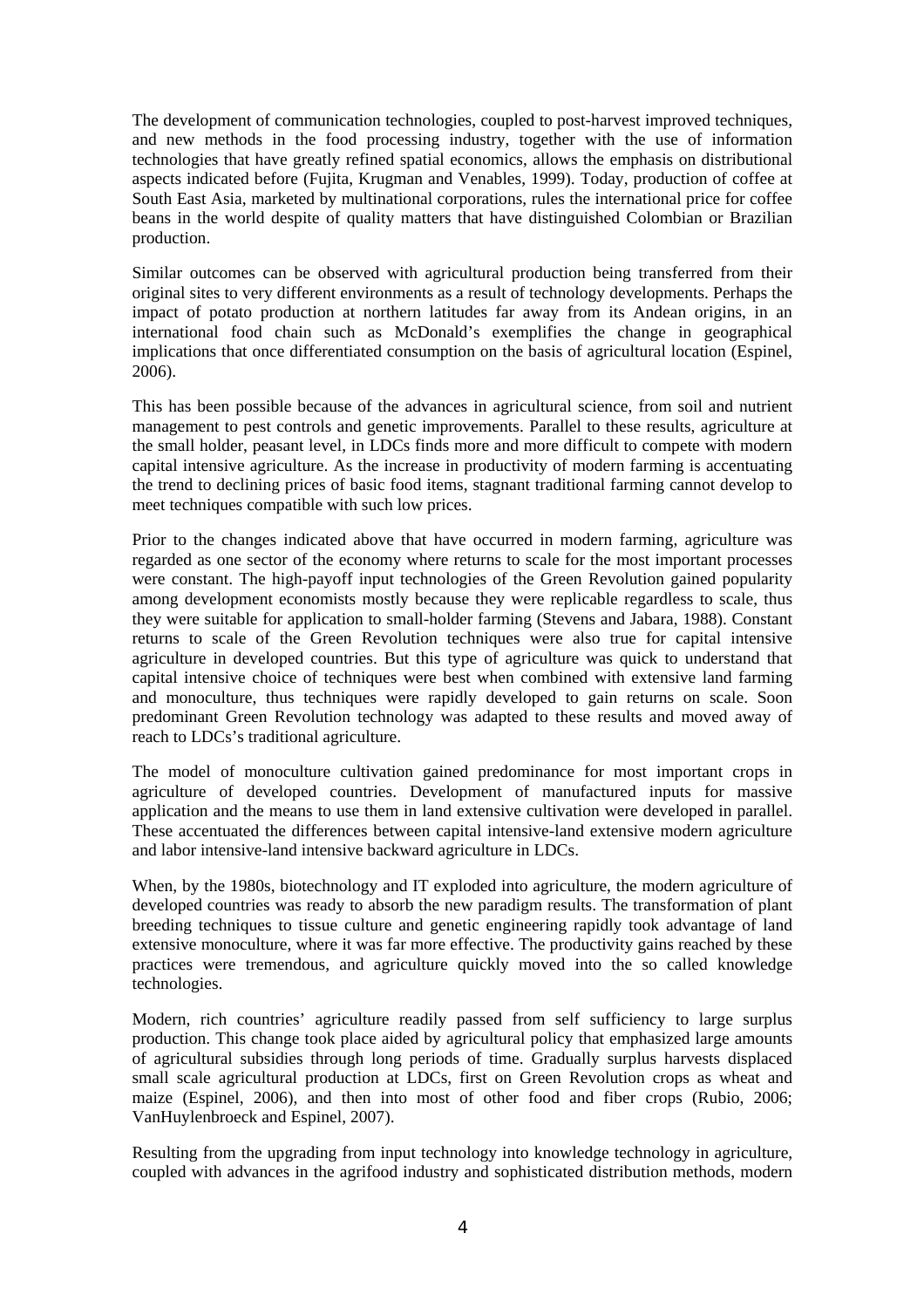capital intensive-land extensive cultivation displaced traditional farming through the last two decades of the  $20<sup>th</sup>$  Century. Market access for small scale agriculture shrank rapidly, as supermarket role in agricultural product distribution and sales started dominating the scenario of urban (and increasingly rural, too) food markets. The increased role of supermarkets further accelerated the homogenizing trend in agricultural products in consumer markets (Reardon, Timmer, and Berdegué, 2003). Soon agrifood commercialization chains were reshaped diminishing the role of small holder and rural village markets to give place to marketing institutions dominated by urban based chains of storage, wholesale, distribution and retail innovations.

#### **The effect on LDCs peasant agriculture**

Together with these changes, peasant agriculture in LDCs lost importance moving away from the strategic role of staple food production. This role which had been designed to ensure food safety and to keep urban wages low now became increasingly insignificant. As rural weight diminished in terms of society's welfare, small-holder production in rural areas became less relevant to economic growth at low income countries and lost importance for food supply stabilization in the global economy.

As a consequence of the diminishing role for peasant agriculture, agriculture itself and rural development policy were semi-abandoned in the whole of governments' policy packages. Save for some crops that kept sound economic performance for LDCs, like tropical fruits as bananas, cocoa, and shrimp culture, rural production declined consistently and rural incomes shrank consequently (World Bank, 2007).

The intent of modernization that received great impulse in LDCs through the 1960s and 1970s was abandoned by the early 1980s, following liberalization that affected agriculture as a result of the Washington Consensus propositions (Williamson, 2000; Espinel, 2002). In effect, liberalization of the macroeconomic prices, namely the exchange rate and the interest rate, favored export agriculture. But the advocated transparency of prices in the economy also meant the sharp increase of the price level, thus increasing the cost of domestic food. Governments' objective of low prices could only be achieved through imports of fresh and agribusiness foods and staples. Peasant agriculture then further retrieved as production costs increased while low price imports were ready to replace domestic produce in supermarket shelves.

As small-holder and peasant agriculture has characterized by multiproduct farming (Hildebrand et al, 2005), farmers in such category at LDCs enjoyed a situation of equilibrium by combining a fraction of their farm area dedicated to marketable production, i.e. a basic food or fibre, while the rest of the area was oriented to self consumption, communal exchange, and conservation practices (for a description of this agricultural organization, see Bartra, 2006b; also Dufumier, 2004). Studies on peasant agriculture point out the rationality of small scale farming as a balance of natural resources, the "assets" of the farmer at low-income agriculture, with the allocation of labor for the production of both, marketable and self consumption goods (Martínez Alier, 2004).

Farming strategies in traditional areas have characterized as multicropping systems, where farming is essentially a composition of techniques for modifying plant environment. Peasant and small holder agriculture has followed a strategy of mixing various plant and animal species in order to manage and conserve energy, soils, and humidity, and better protect from external shocks as climate and pests (Wilkens, 987).

To illustrate the case of multiproduct farming and small-holder auto-sufficiency I refer to data on the Ecuadorian rural sector (Luzuriaga and Zuvekas, 1964; Espinel, 1991, 2006 and 2007). The dominant scenario for small farming peasant agriculture averages farms ranging from 3 to 5 hectares. As reported by Hildebrand et al. (2005), the typical farm combines eight to twelve crops, plus some other half dozen of species that have either direct or indirect importance to the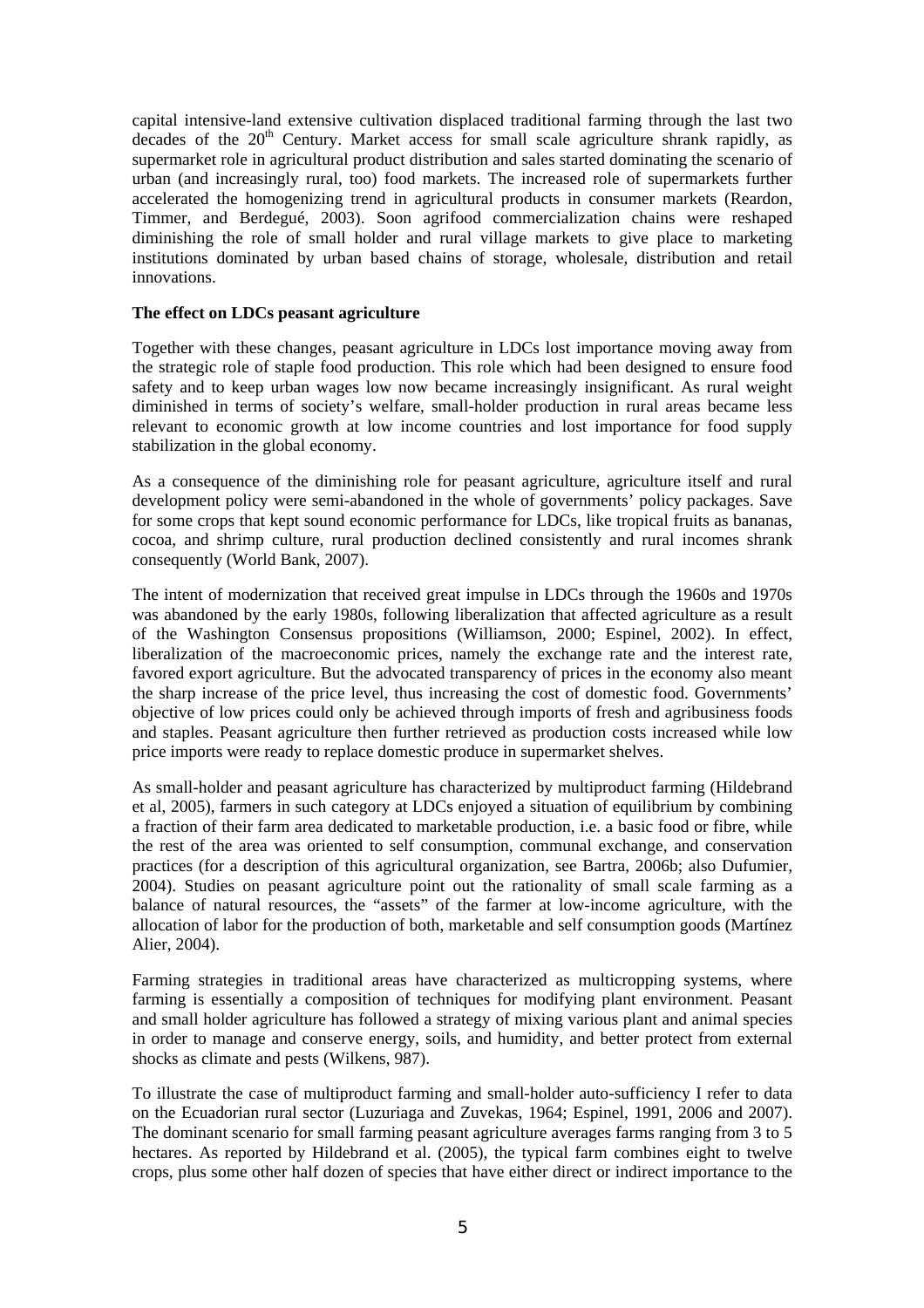whole farm produce. Agricultural and animal production destined to the market represents less than thirty per cent of total output, but provides the gross of money income for the peasant family, complemented with rented out labor income. The cash income is used to provide for consumption of food and services for family needs, plus productive inputs and farm replenishing and improvements. Thus the bulk of peasant family requirements are produced by farm output destined to self consumption and communal exchange (Martínez Allier, 2004).

However, as one result of globalization on peasant agriculture, we find that competitiveness for small holder local agriculture in LDCs is lost very fast as the agriculture of developed countries increasingly specializes on the same crops cultivated under capital intensive-land extensive methods (Espinel, 2006). This has happened because of the adaptation of crops to template areas in modern agriculture due to application of refined technology. Biotechnology and precision farming, i.e., knowledge technology, is responsible for gene and resource alterations that allow profitable management of specie characteristics not only in terms of production far from original habitats, but also at very low costs per unit of output which, combined with market techniques, result in reduced prices.

Price declination trends for staples cropped in LDCs affects income at the level of small farmers in poor countries of the world, forcing them to increase the areas of production to compensate income lost, in attempt to overcome the low productivity trap of traditional agriculture. As this process continues, farmers are faced to a trade-off between increased areas of production for the market and reduction of multicropping practices. The result is a loss of biodiversity.

In Ecuador, the case of rice is used to show this effect. Contrary to traditional farming, the reason for the increase in one crop, rice, while decreasing other crops is the growing requirement of cash income. In effect, rural families experiment enlarged expenditures for the purchase of consumables and agricultural inputs, while at the same time prices of the staple crops are going down. This situation is also reported elsewhere with respect to other countries in Latin America (see for instance, Giarraca on Argentina's small farmers, 2004).

Increased cultivation of one crop combined with the reduction of multicropping results in a loss of agricultural genetic diversity. This brings a sharp impact on the habitat of small-holder agriculture and homogenizes the life-world of crop areas, and by doing so reduces its capacity to adapt and reproduce in changing biological conditions (Risler and Mellor, 1996).

There is evidence that this type of outcome is taking place in different parts of the developing world. Of about 75 types of vegetables existing at the beginning of the  $20<sup>th</sup>$  Century, about 97 per cent of the varieties of each type are now extinct (The New Internationalist, March 1991, p. 17). At the same time, thousands of local varieties of rice, wheat, maize, and potatoes have been eliminated.

In Ecuador, most of the rice produced by peasant farmers for own consumption comes from varieties that are unknown at the market level. Local names of varieties like Chileno, Patucho, Donato, Conejo and at least half a dozen more (Espinel, ongoing research), are cultivated in different locations, while the so-called improved breeds are seeds patented by research centers and international corporations. These patented seeds cannot be reproduced by farmers, as property rights are already established over them.

The consequence of such pattern is the reduction of varieties at the rural level. In India, for example, thirty five thousand diverse varieties of rice have been replaced by no more that ten varieties in about three fourths of this mega diverse country (The Toronto Star, October 23, 1993). The resulting "global" varieties have been selected through years of research from the local (indigenous) varieties native of developing countries, in a process that started at the international level with CIMMYT at Mexico and IRRI in the Philippines (Eicher and Staatz, 1998). Gradually this research was displaced to private research units controlled by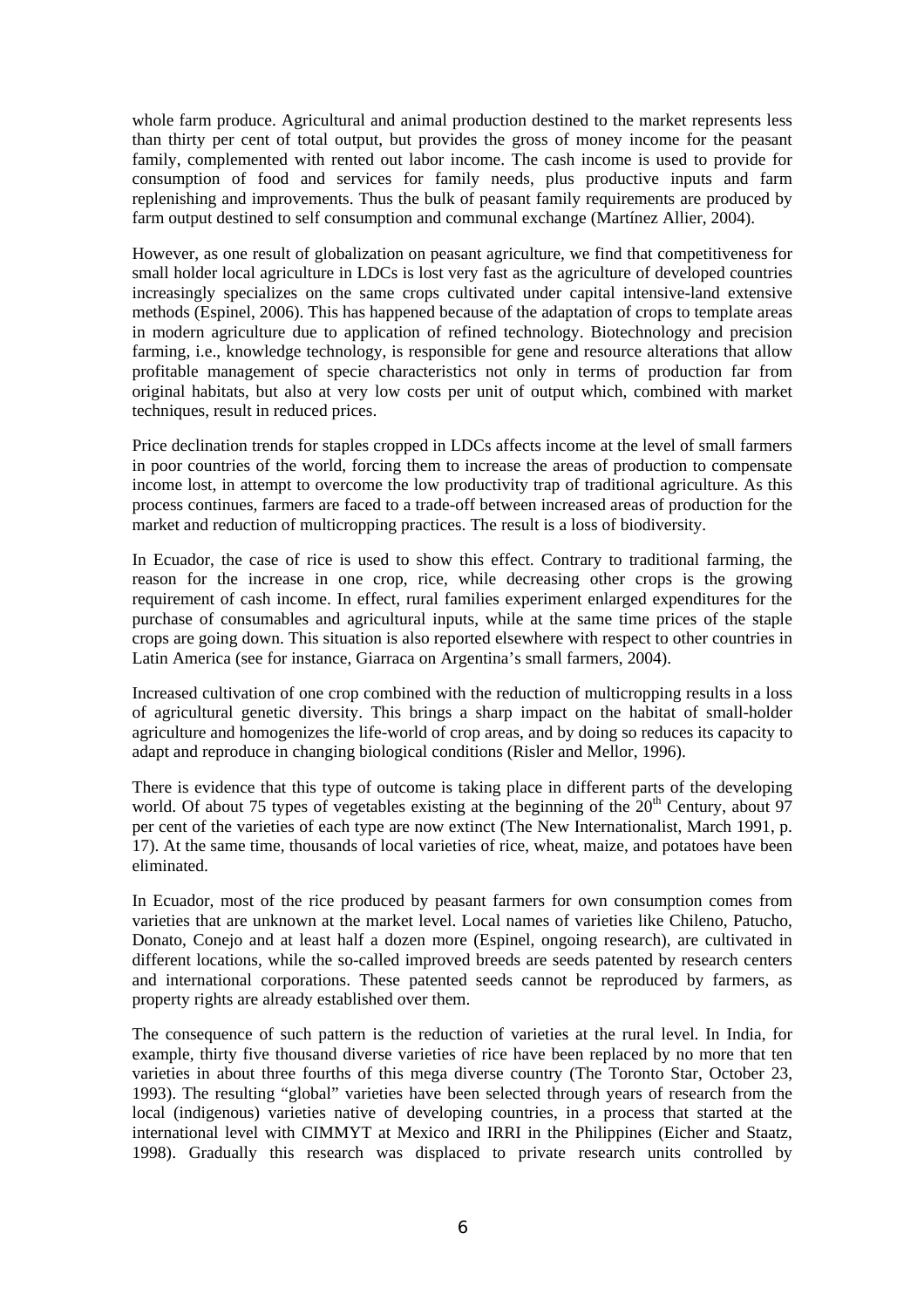multinational firms. The direction of research moved towards a model of extensive monocropping, changing the pattern of world system of food supply (McMurtry, 1998).

The combination of increased productivity and reduced cost per unit of land achieved in modern agriculture of developed countries explains the continuous trend of declining prices for staples (see, for instance, the evolution of prices for staples in Ecuador in Herrera and Espinel, forthcoming). It is unquestionable that the efficiency gains obtained in developed countries in terms of productivity per unit of land, or per unit of labor input reflects the great advance of modern agriculture which relies more and more in the application of science to agricultural production. Biotechnological breakthroughs achieved through genetic engineering are inseparable of today's agricultural accomplishments (Enríquez, 2001b). But it also represents limits to agricultural development.

The impact of intensive agriculture on the environment is inevitable and, thus, continuous action has to be taken to manipulate soil nutrients and soil structure in order to maintain levels of productivity but, above all, actions for genetic renewal become necessary after a given time (Parker, 2000). The variation in habitat that agriculture continuously imposes to the environment occasions the inadequacy of plants to current conditions and makes change necessary (Altieri and Nicholls, 2001). This change is possible only if new genetic material is available, and thus modern agriculture requires returning to original pools of genetic reserve (Vera, 2001). These are in the tropics, in peasant farmland in less developed countries.

#### **The impact of diversity loss to modern agriculture**

 $\overline{a}$ 

Increased productivity in developed countries relies more and more on the genetic improvements that alter plants. Efficiency gains obtained in the production of grains such as rice translate into declining prices. Price reduction has an impact on the incomes of small farmers in less developed countries which drive them to increase the area cultivated of those same grains instead of local varieties in order to increase cash receipts. Increasing area of cash crops reduces multi-cropping and consequently affects biodiversity, further reducing prices and thus reinforcing the declining trend. The impact on the habitat of small agriculture in less developed countries results in a reduction of genes of selected species and limits the germplasm at disposition for new genetic improvement. This becomes a vicious cycle that at large will result in a bottleneck to general improvement on the efficiency of crops.

As a result of this process, in the medium-to-long run farmers at both sides are the losers. As genetic pools deplete, farmers at developed nations will find productivity increases more difficult, and rising costs for crop protection to environmental change due to climate, pests and diseases. Genetic engineering and biotechnology applications to agriculture will become more expensive in direct relation to the depletion of the genetic pool at the tropics. Corporations involved in genetic developments for agriculture and other human uses start finding difficulties in the identification and collection of species, as these are depleting very fast (Primack and Ros, 2002). Investigators and collectors are experiencing more complications and search expeditions take more time to obtain plants, animals and microorganisms to experiment at developed nation's R&D laboratories<sup>2</sup>.

On the other hand, smallholder agriculture in less developed countries will also suffer by the limitations imposed by reduced incomes in the face of increased costs. The increase of a monoculture system of agriculture will further reduce biodiversity. The environmental change

<sup>2</sup> In 2003 a graduate student of the University of Florida, collecting data at rural Ecuador, reported systematic presence of researchers from USA, Japan, Germany and France, looking for species and indigenous knowledge to adapt into pharmaceutical and agricultural use. They complained about the increasing scarcity of some species and the consequential necessity of moving farther into more remote areas of the rural environment (Breuer, 2003).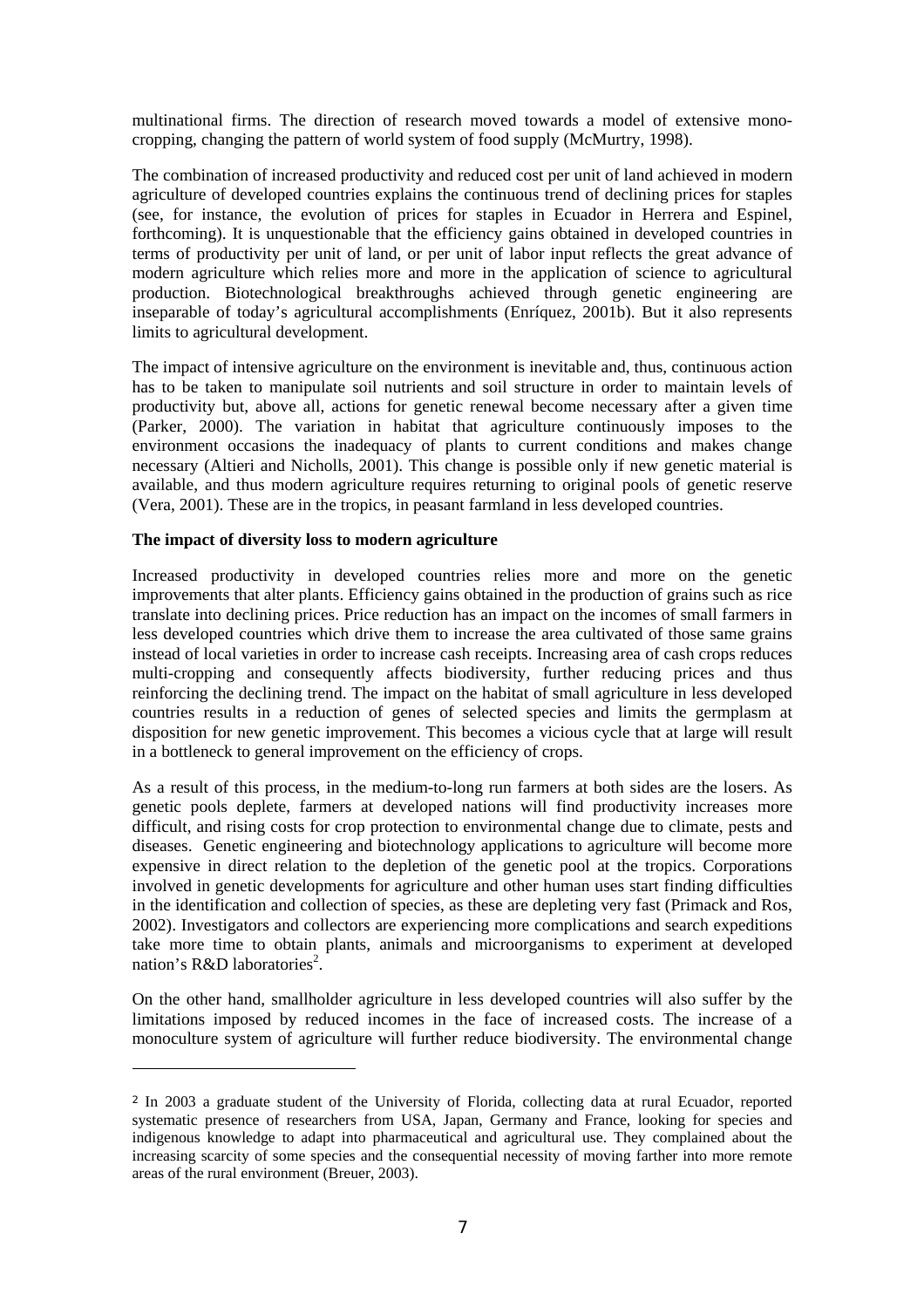will impose a greater toll on underdeveloped agriculture as a consequence of the impact on the habitat. One inevitable outcome of such trend will be the increase in poverty and the reduction on the living conditions at rural areas.

#### **Biodiversity conservation as a problem of an economic externality**

The characteristic of environmental biodiversity is to be regarded as a public good. It fits perfectly to the criteria of non-exclusion and non-rivalry. Thus, property rights are not well defined (Van Huylenbroeck and Espinel, 2007) and biodiversity use and conservation cannot be regulated adequately (Tisdell, 2005). Moreover, because of asymmetries of information, biological diversity is not valued in similar terms among its users. For instance, city dwellers enjoy escaping to nature and are willing to pay some for access; biotechnology labs searching for genes to engineer, value biological diversity substantially higher; rural peoples living surrounded by nature perceive it as abundant, thus value it intrinsically as part of their livelihood system. These three actors, not counting numerous more, give very different valuation to biodiversity.

Of course, those intervening to alter biodiversity are by far dominated by the agriculturalists. As it is well accepted, agriculture is the main impact on the environment, as the ecological footprint of developing farmlands accounts for the major reshaping of the face of the earth (Ninan, 2007). The reserve of world biodiversity is found mostly in the tropics, where small-farmer, peasant agriculture prevails. Thus, these farmers appear as the main responsible for its conservation. But, as we have seen above, economic incentives are pushing in an opposite direction. Income reduction in poor rural areas drives peasants to till more forests when available, although in most cases no new land can be incorporated. What dominates then is a redistribution of space in the small areas of farmland at the atomistic structure of agricultural systems in LDCs.

Redistribution takes place in the trade-off between marketable and non-marketable produce inside the small farms. As greater cash income is required, more internal consumption crops are sacrificed. As thousands of farmers are in these conditions, the impact on biodiversity loss is increasingly significant. However, as it happens in general with environmental degradation, the effect of biodiversity depletion is slow to become apparent. But perception is starting to change; climate alterations become more frequent, water quality and quantity starts to call attention at urban and rural sites, and other aspects of natural resources alteration affect life in different forms (Gore, 2007).

The most apparent toll from biodiversity loss is sustainability of agriculture itself. Both modern agricultural systems and traditional farming suffer the direct consequences of genetic depletion. At the base of this the perverse pattern underlying biological diversity destruction there is a problem of market failure (Espinel, 2007). Different valuation of the genetic pool accumulated at the tropical smallholder farmlands gives wrong signals to corporations, farmers and peasants located both at developed nations and LDCs. The externality caused by the vicious cycle described above can be graphically seen as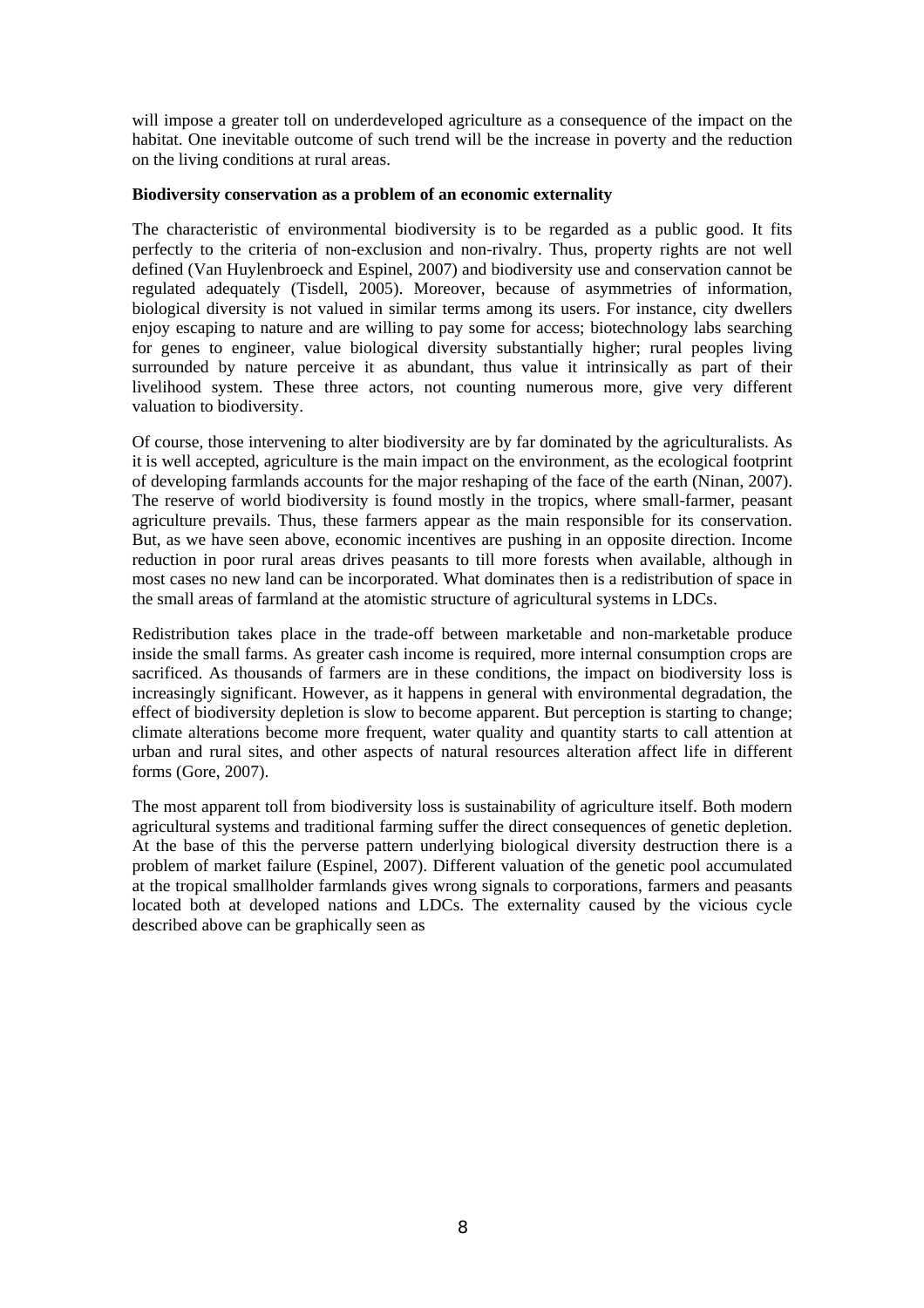

**BIODIVERSITY LOSS** 

Is there an efficient form of reversing this trend?

#### **Multifunctional agriculture as a model of biodiversity conservation in peasant farming**

The reduction of environmental impact and the conservation of biodiversity are regarded as high values for today's global society. The claim for improvement for care of the environment has evolved from warnings to energetic practices imposition, which started with the Bundtland Report, *Our Common Future* (United Nations' World Commission on Environment and Development, 1987).

However, little has been accomplished globally and at local level it is even more reduced. This is particularly true for developing countries. Perhaps one of the reasons for this result on such a delicate matter it is precisely the fact that the environment concerns us all, but individually it is little what affects each of us. This public good characteristic is at the base of the externality implied in our management of the environmental problem. Put it simply, benefits of environmental services such as clean air are appreciated by all, but the cost of cleaning air from pollution is borne only by a few. The problem of environmental care is that neither environmental benefits can be duly charged to those enjoying them, nor environmental costs can be levied from those imposing its damage. This is an economic external effect. If both, prices for environmental services could be charged and costs for environmental damages could be levied, i.e. if the externality could be internalized to the economy, environmental benefits would not be underproduced and damages would also be reduced (Tisdell, 2005).

One reason for the difficulty in environmental care and conservation is that social valuation for them is little quantifiable in economic prices, thus their observance and preservation are much more a moral recourse than an economic obligation. For some aspects of environmental protection and degradation control, economic theory has provided non traditional price system models of valuation, such as hedonic pricing and contingent valuation methods (Hanley et al., 2000). These models have been useful in some aspects of ecological preservation, mostly concerning natural resources. Such models have been used in carbon sequestering programs and watershed preservation, as well as in landscape conservation and improvement. Mixed price and other forms of valuation, as those for ecotourism programs, have also been relatively successful in rural areas.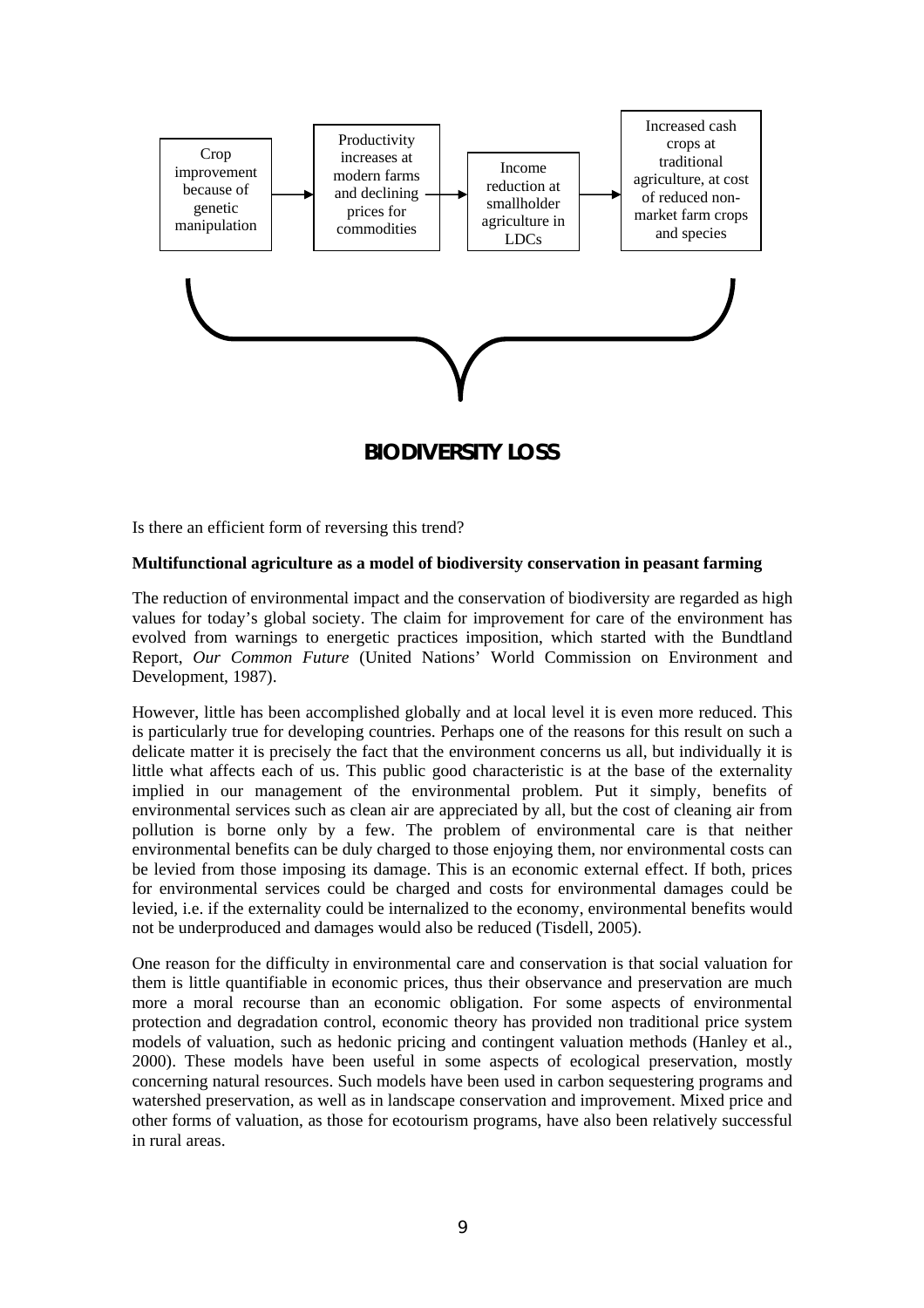When it comes to biodiversity conservation, the problem becomes more complex. The benefits of biological diversity have been largely internalized at the farm level of biodiverse based agriculture, i.e. multiplecropping smallholder agriculture in the humid tropics of poor nations. But as this agriculture has been developed in the combination of price and non-price production of goods and services, the valuation of biodiversity, mostly linked to the non-price part of the farm output, is hard to value in market terms (Bartra, 2007). Thus, when price led agriculture dominates smallholder agriculture, biodiversity is at loss.

The *WDR2008* (World Bank, 2007) suggests that models for ecological preservation concerning agriculture should emphasize a more direct correspondence between environmental service users and providers. Then this could be a form of biodiversity conservation.

The European Union (EU) is developing a model of multifunctional agriculture. The concept broadly indicates that agriculture produces food and other commodities within the price system, but it also conveys the production of a series of other services of which environmental services are most important (VanHuylenbroeck and Durand, 2003). In sum, the model states that besides commodities, agriculture produces a number of goods and services which are in high demand for society, such as clean air and water, access to nature and landscaping, and others that are not duly valued and thus not adequately paid to farmers.

Among this set of goods supplied by agriculture is the genetic pool that offers biodiversity. The main product of biodiversity is the variety of genes carried by plants, animals, and microorganism that convey use value to humans through medicinal drugs, nutrient improvement and, with crescent importance, genetic engineering to improve commercial cultivars (Spillane, 2002).

Here then is a clear possibility to establish a direct link by users of biodiversity and providers of its care and maintenance. Corporations involved in the biotechnology industry in advanced countries are seeking the genes to develop genetically modified organisms (GMOs) to improve crops, increase animal production, incorporate and facilitate nutrient content to foods, and enhance drug production and utilization. As long as genetic material is available, the biotechnology industry guarantees sustained growth. But gene scarcity would be a severe limitation to the industry, and would imply as well a setback to the trend of modern agricultural development.

The care and maintenance of biodiversity then becomes important not only in terms of environmental conservation for abstract society's welfare, but it is crucial to the existence of the biotechnology corporations that represent a large investment and expect adequate profits in return to R&D involving genetic resources. The cost of biodiversity loss thus will be of importance to the performance of the corporate industry at developed nations. Adequate perception of this issue on the side of the biotechnology corporate industry should motivate willingness to conserve genetic diversity.

On the other hand, governments of LDCs with smallholder farming in rich biodiverse rural areas should commit resources to diffusion of knowledge to peasant farmers to understand the use of the genetic pool in modern agriculture. Then more adequate valuation of genetic resources can be achieved by farmers, thus generating the development of property rights on biodiversity. In order to internalize the effect, adequate institutions have to develop to elicit market mechanisms for pricing gene resources.

The acknowledging of property rights and the perception of local interest about biodiversity should be channeled through rural civil society actions that exercise pressure at the local, the national and the global community. Thus, following the concept of multifunctionality, the expected final effect would be the construction of agreements that involve governments, the private sector, and the civil society at LDCs' rural sector.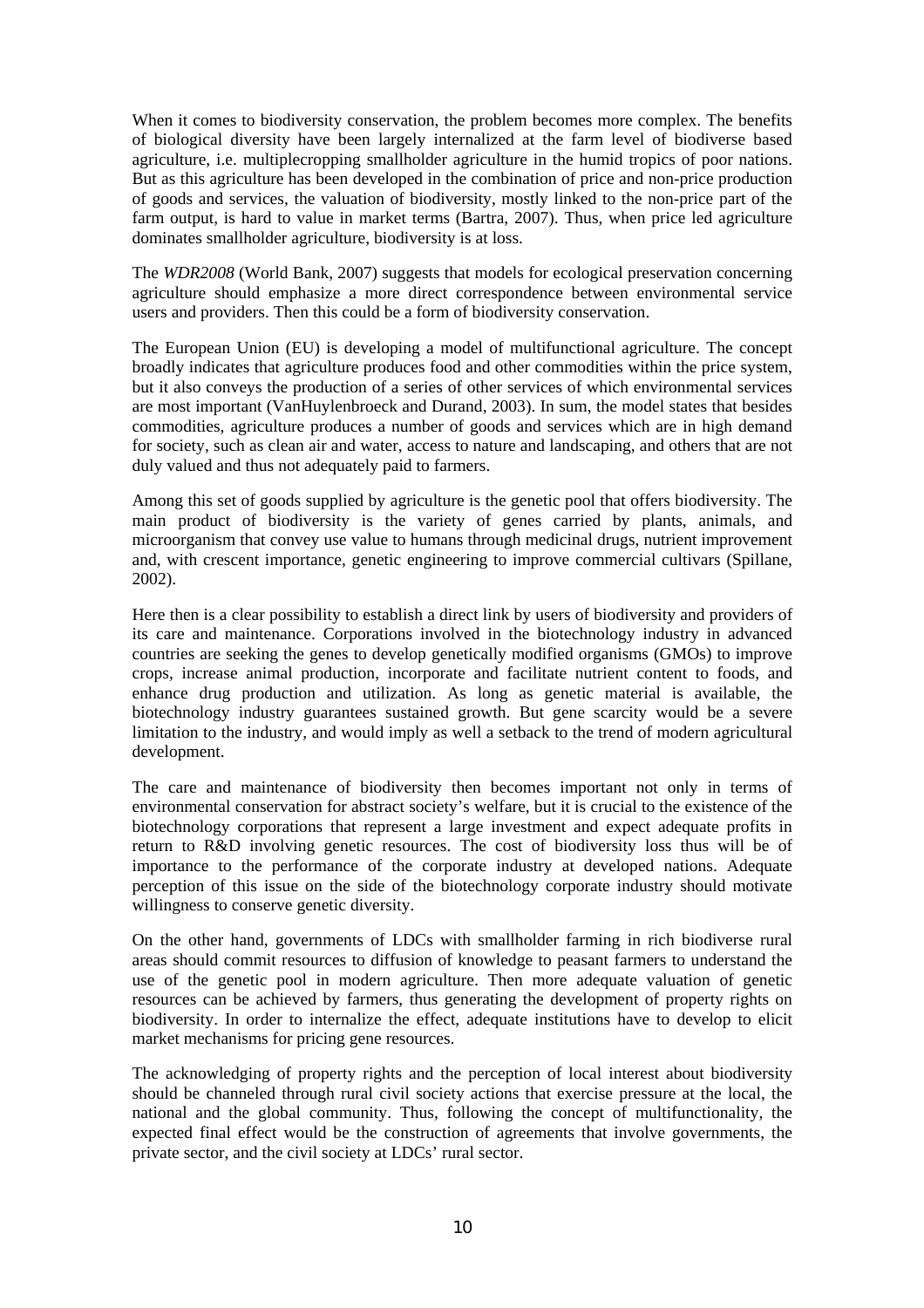Conservation and sustainable exploitation of biodiversity would thus become a recognized agricultural activity at the level of smallholder farming in poor countries. The role of peasants would turn back into importance, as biodiversity production can then be added to self sustaining farming, Moreover, as biodiversity is directly linked to modern agriculture in developed nations, the newly recognized role to smallholder peasant agriculture would mean a clear insertion of the role of peasants in the global development of food and fibre for the world. It would be a mean for the insertion of peasant agriculture into globalization.

#### **References**

Altieri, M. and C.I. Nicholls (2001). "Ecological Impacts of Modern Agriculture in the United States and Latin America", in Otto T. Solbrig, Robert Paarlsberg, and Francesco di Castri, Globalization and the Rural Environment. Massachusetts: Harvard University Press, David Rockefeller Center for Latin American Studies.

Bartra, A. (2006a). "Del Capitán Swing a José Bové: los trabajadores del campo contra el hombre de hierro". Asociación Latinoamericana de Sociología Rural ALASRU. Mexico. No.4: 137-156.

Bartra. A. (2006b). El Capital en su Laberinto: de la renta de la tierra a la renta de la vida. Mexico: UNAM.

Breuer, N. (2003). Linking Sustainability, Food Security, and Improved Worker Livelihoods in an Ecuadorian Agrosocioecosystem. University of Florida: PhD Dissertation.

Castells, M. (2001). The Information Age: Economy, Society, and Culture. Vol. I: the Rise of the Network Society (2<sup>nd</sup>. Edition). Oxford: Blackwell Publishers.

Carson, R. (1962). Silent Spring. New York: Houghton Mifflin Company.

Clay, J. (2004). World Agriculture and the Environment. Washington, D.C.: Island Press.

Dufumier, M. (2004). Agricultures et payssanneries des Tiers mondes. Paris: Karthala.

Eicher**,** C.K. y J.M. Staatz (1998). International Agricultural Development (3ª. edition). Baltimore: Johns Hopkins University Press.

Enríquez, J. (2001a). As the Future Catches You: how Genomics and Other Forces are Changing your Life, Work, Health, and Wealth. New York: Crown Publishing Corporation.

Enriquez, J. (2001b). "Technology, Gene Research, and National Competitiveness" in O. Solbrig, R. Paarlsberg, and F. di Castri, Globalization and the Rural Environment. Cambridge: Harvard.

Espinel, R. (1991). The Modernization of Ecuadorean Agriculture. PhD Dissertation. Berkely: University of California.

Espinel, R. (2002). Formación de Sistemas Financieros Rurales en la Crisis Bancaria Ecuatoriana. Ecuador DEBATE. Quito: CAAP. No. 56: 157-174.

Espinel, R. (2006). "La Globalización y sus Efectos en la Agricultura: los pequeños y medianos productores y sus alternativas". Asociación Latinoamericana de Sociología Rural ALASRU. Mexico. No. 4: 265-280.

Espinel, R. (2007). "The Political Economy of Biodiversity: indigenous knowledge and property rigthts". Contributed paper to the  $5<sup>th</sup>$ . Midwest International Economic Development Conference. May 1-3, 2008. Madison: University of Wisconsin.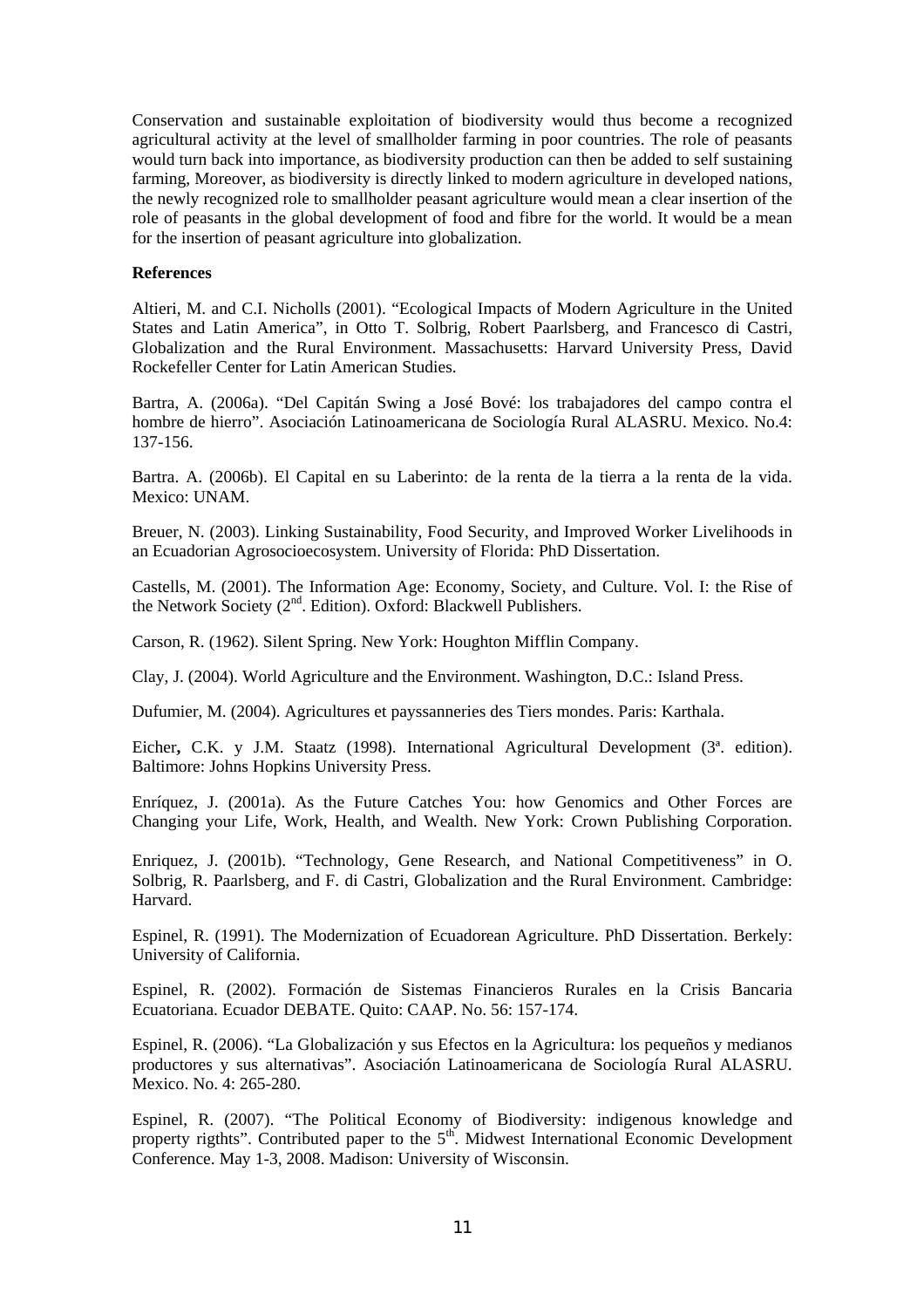Ferrer, A. (2000). Historia de la Globalización II: la Revolución Industrial y el Segundo Orden Mundial. Buenos Aires: Fondo de Cultura Económica.

Fujita, M., P. Krugman, and A. Venables. (1999). The Spatial Economy. Cambridge: MIT Press.

Giarraca, Norma (2004). "Introducción" in Norma Giarraca y Bettina Levy, editors, Ruralidades Latinoamericanas. Buenos Aires: CLACSO.

Gore, A. (2007). Una Verdad Incómoda: la crisis planetaria del calentamiento global y cómo afrontarla. Barcelona: Gedisa.

Hanley, N., J. Shogren, and B. White. (1997). Environmental Economics in Theory and Practice. Oxford: Oxford University Press.

Harvey, D. (2004). La Condición de la Posmodernidad: investigación sobre los orígenes del cambio cultural. Madrid: Amorrortu.

Herrera, P. and R. Espinel (forthcoming). "Price Volatility and Efficiency of Ecuador's Agricultural Rural Markets". Paper presented to 2008 BALAS Annual Conference: April 23-25, 2008. Hosted by Universidad de los Andes School of Management, Bogota D.C., Colombia.

Hildebrand**,** P., E. Bastidas, A. Anzules, J. Castro, E. Chica, C. Díaz, R. Espinel, M. Hartman, E. Jiménez, J. Peña, M. Quilambaqui, F. Royce, E. Stonerook y C. Zambrano (2005). Sondeo de los Pequeños Productores en la Zona de Influencia de la Estación Experimental Tropical Pichilingue del INIAP. INIAP-UF-ESPOL. Gainesville: University of Florida.

Kay, C. (2005). "Estrategias de vida y perspectivas del campesinado en América Latina". Asociación Latinoamericana de Sociología Rural ALASRU. Mexico. No. 1, pp. 1-46.

Ibister, J. (2001). Promises Not Kept: the Betrayal of Social Change in the Third World. Connecticut: Kumarian Press.

Luzuriaga, C. and C. Zuvekas, Jr. (1983). Income Distribution and Poverty in Rural Ecuador, 1950-1979. Tempe: Arizona State University.

Martínez Alier, J. (2004). El Ecologismo de los Pobres: Conflictos ambientales y lenguaje de valoración. Barcelona: Icaria Editorial.

Mazoyer, M. (2004). "Mundialización Liberal y Pobreza Campesina: ¿qué alternativa?" in Francois Houtart, compiler. Globalización, Agricultura y Pobreza. Quito: Ediciones Abya-Yala.

McMurtry, J. (1998). Unequal Freedoms: the Global Market as an Ethical System. Connecticut: Kumarian Press.

Munck, R. (2005). Globalization and Social Exclusion: a Transformationalist Perspective. Connecticut: Kumarian Press.

Ninan, K.N. (2007). The Economics of Biodiversity Conservation: valuation in tropical forest ecosystems*.* London: Earthscan.

Parker, R. (2000). La Ciencia de las Plantas*.* Madrid: Paraninfo.

Powers, L. y R. McSorley (2001). Principios Ecológicos en Agricultura. Madrid: Paraninfo.

Rainelli, P. (2007). L'Agriculture de Demain: gagnants et peredants de la Mondialisation. Paris: Editions du Felin.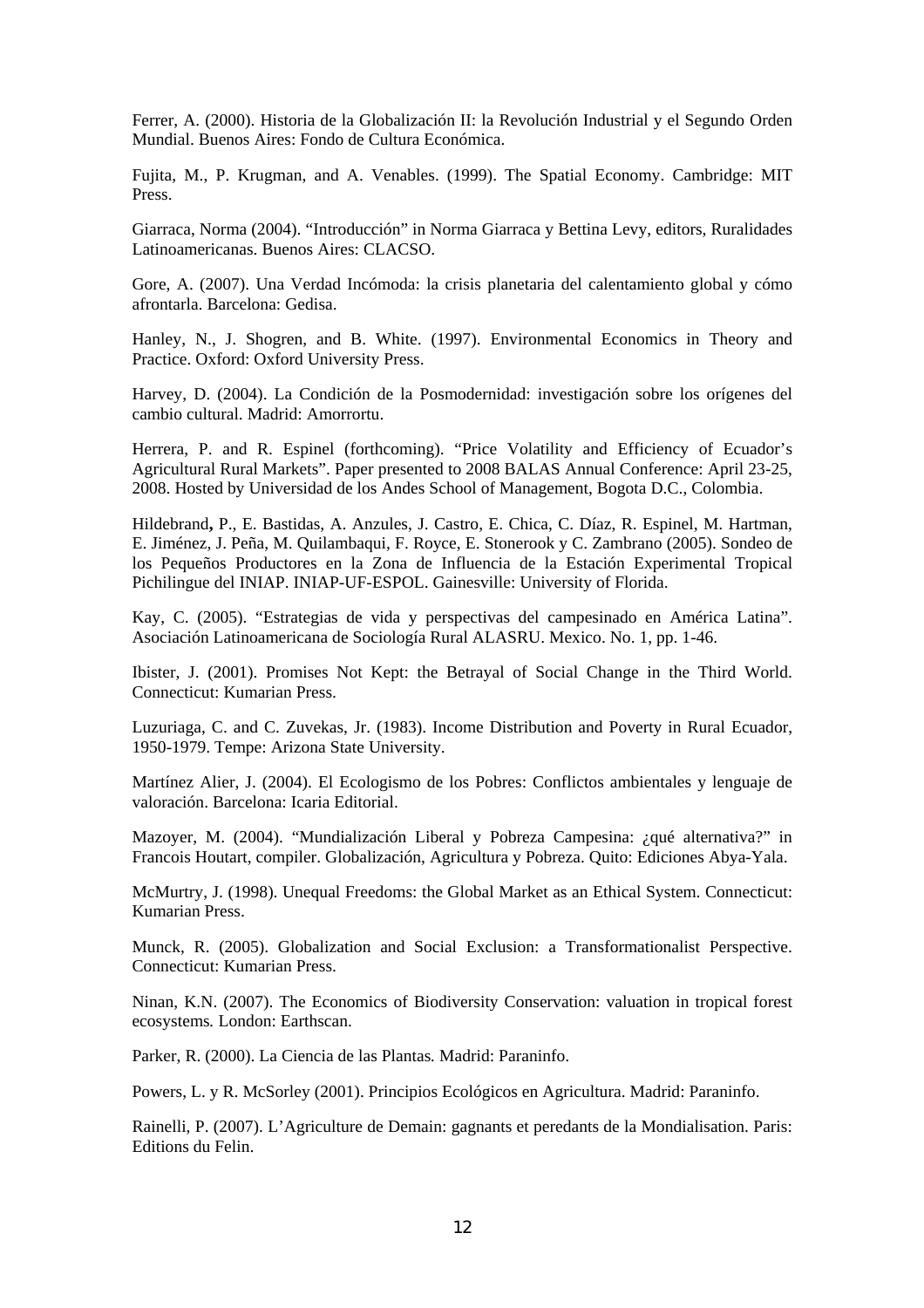Reardon, T., C.P. Timmer y J. A. Berdegué (2003). "The Rise of Supermarkets in Latin America and Asia: implications for international markets for fruits and vegetables" in A. Regni and M. Gehlar, editors, Global Markets for High-Value Products. USDA-ERS: Agricultural Information Bulletin.

Risler**,** J.F. y M.G. Mellor (1996). The Ecological Risks of Engineered Crops. Cambridge: MIT Press.

Roep, D. and H. Wiskerke. (2007). Nourishing Networks: Fourteen lessons about creating sustainable food supply chains. Published by the Sociology Group. The Netherlands: Wageningen University.

Ruben, R., M. van Boekel, A. van Tilburg, and J. Trienekens (editors). (2007). Tropical Food Chains: Governance regimes for quality management. The Netherlands: Wageningen Academic Publishers.

Schultz, T. (1964). Transforming Traditional Agriculture. New Haven: Yale University Press.

Schultz, T. (1978). "On Economics and Politics of Agriculture". In T. Schultz (editor), Distortions of Agricultural Incentives. Bloomington: Indiana University Press.

Spillane, C. (2002). "Agricultural biotechnology and developing countries proprietary knowledge and diffusion of benefits". In T.W. Swanson, Biotechnology, Agriculture and the Developing World: the distributional implications of technological change*.* Cheltenham: Edward Elgar.

Solbrig, O. (2001). "The Impact of Globalization and the Information Society on the Rural Space: Conceptual Analysis and Some Policy Suggestions". In O. Solbrig, R. Paarlsberg, and F. di Castri (editors), Globalization and the Rural Environment. Cambridge: Harvard University Press.

Stevens, R. and C. Jabara. (1988). Agricultural Development Principles: Economic Theory and Empirical Evidence. Baltimore: The Johns Hopkins University Press.

Van Huylenbroeck, G. and R. Espinel. (2007). "Importance of institutions and governance structures for market access and protection of property rights of small farmers in developing countries". In E. Bulte and R. Ruben (editors), Development Economics between Markets and Institutions: incentives for growth, food security and sustainable use of the environment. The Netherlands: Wageningen Academic Publishers.

Tisdell, Clement A. (2005). Economics of Environmental Conservation, 2<sup>nd</sup> Edition. Cheltenham: Edward Elgar.

The New Internationalist, March 1991, p.17.

The Toronto Star, October 23, 1993, p. B6.

VanHuylenbroeck, G. y G. Durand, editors (2003). Multifunctional Agriculture: a new paradigm for European agriculture and rural development*.* England: Ashgate.

 Vera, R. (2001). "Sustainable Agriculture in the Lowlands and Subtropics? Trends and Bioeconomic Opportunities and Constraints" en O. Solbrig, R. Paarlsberg, y F. di Castri Globalization and the Rural Environment. Cambridge: David Rockefeller Center for Latin American Studies, Harvard University Press.

Wallerstein, I. (2005).